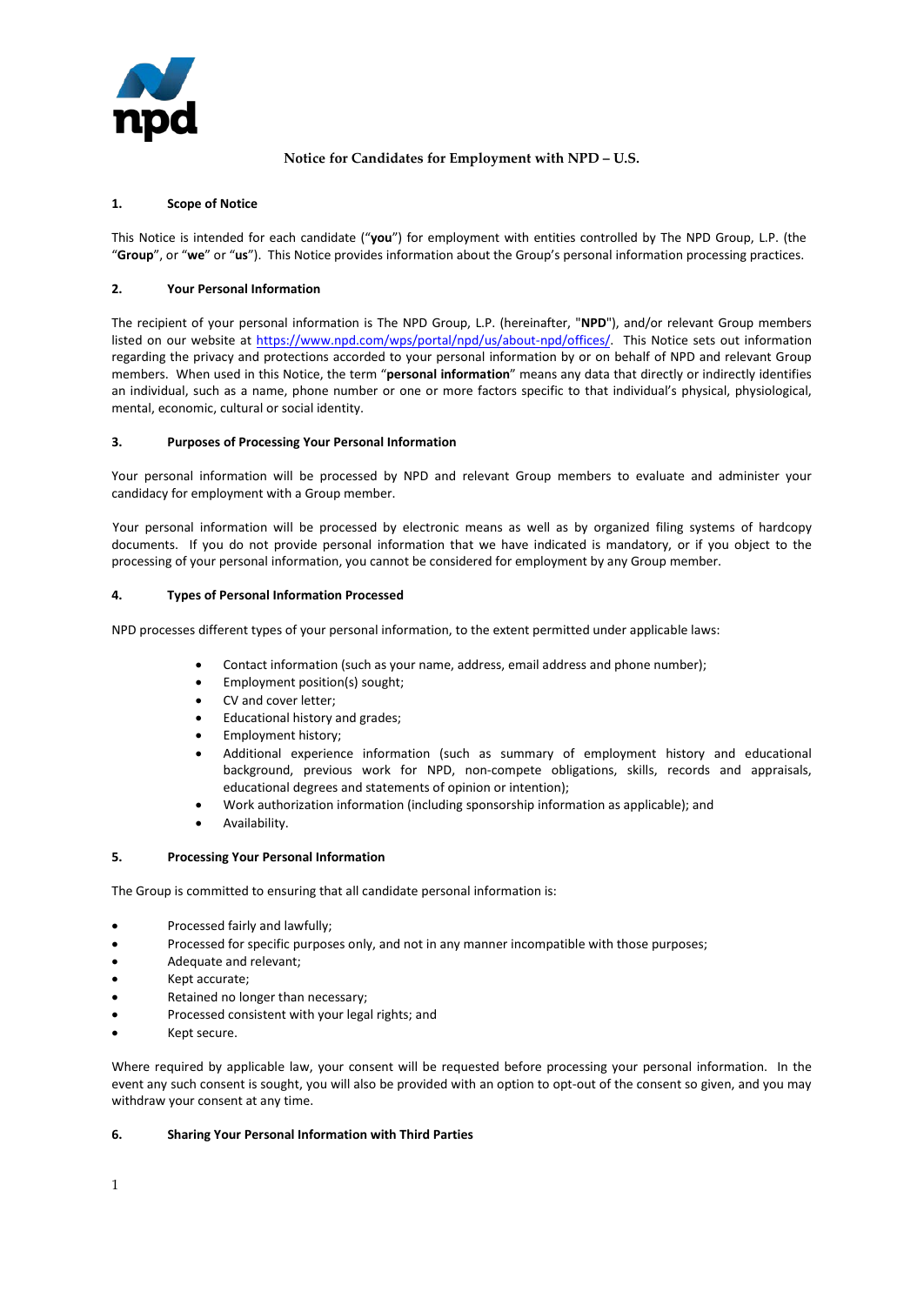Where necessary for the purposes described in this Notice, your personal information will be shared among relevant Group entities, third party service providers who maintain reasonable security practices commensurate with applicable law, and government agencies. In some cases, third party service providers may be granted access to a specific Group database, but their access is restricted on a need-to-know basis via access limitations. Group entities and third parties with whom your data will be shared include Group HR and IT personnel responsible for recruitment or IT processing and security functions, third parties providing IT services and support for any of the purposes described in this Notice, and in-house and outside counsel.

Wherever required under applicable law, the relevant Group company will enter into with third party service providers data processing or similar agreements that require in particular that such third party service providers will maintain the same level of personal information protection as implemented by the Group.

# **7. Transfers of Data Outside of Your Country**

**When you provide your personal information on Workday Recruiting, that personal information (as described in Section 4. above) will be transferred to NPD and Workday in the U.S. and may also be transferred to other Group entities or to third parties described in Section 6. above, located outside your country of residence, for the purposes set forth in Section 3 above.**

In some cases, transfers of your personal information may be made to countries that are considered by governmental entities or authorities to offer adequate protection to personal information. In other cases, transfers may be made to countries, like the U.S., that are not considered to offer adequate protection of personal information; transfers to those countries will be made pursuant to the standard contractual clauses approved by the European Commission, relevant national equivalents thereof, or other safeguards where permissible.

Although highly unlikely, transfers may be made to respond to law enforcement requests or discovery procedures, or where required or permitted by applicable laws, court orders, government regulations, or government authorities (including tax and employment). Such transfers may entail access by courts or governmental authorities outside your country, after having ensured that only your minimal necessary data is disclosed and transferred, or that such data is deidentified or that, where possible, appropriate court orders have been issued.

# **8. Data Security**

Your personal information will be secured by taking security measures that are commensurate with the sensitivity of the personal information processed. To this end, the Group maintains reasonable physical, technical, and administrative security measures (including IT system monitoring) with a view to protecting candidate personal information against theft; accidental loss; unauthorized alteration; unauthorized or accidental access, processing, erasure, use, disclosure or copying; and/or accidental or unlawful destruction.

#### **9. Updating Your Data/Your Rights**

For as long as your candidacy is active, you have the responsibility to ensure that all your data is kept up to date on Workday Recruiting. You have the right under applicable law to access and correct personal information concerning you, subject to limited exceptions that may be prescribed by applicable law. Where justified and allowed by applicable law, you may also require that your personal information be deleted or blocked, or you may be entitled to object to further processing of your data.

Your right of access, correction, deletion, blocking and objection, and your responsibility to notify changes in your personal circumstances, as well as any other right you may have under applicable law, may be exercised by signed request or email sent t[o talentacquisition@npd.com.](mailto:talentacquisition@npd.com)

#### **10. Retaining Your Data**

The Group will retain all personal information of unsuccessful candidates for 2 years from your last log-in date on Workday Recruiting. Personal information of successful candidates will be retained in compliance with applicable laws and the Group's data protection policies and notices.

Document classification: Internal Only

 $\mathcal{D}$ 

Document classification: External Use